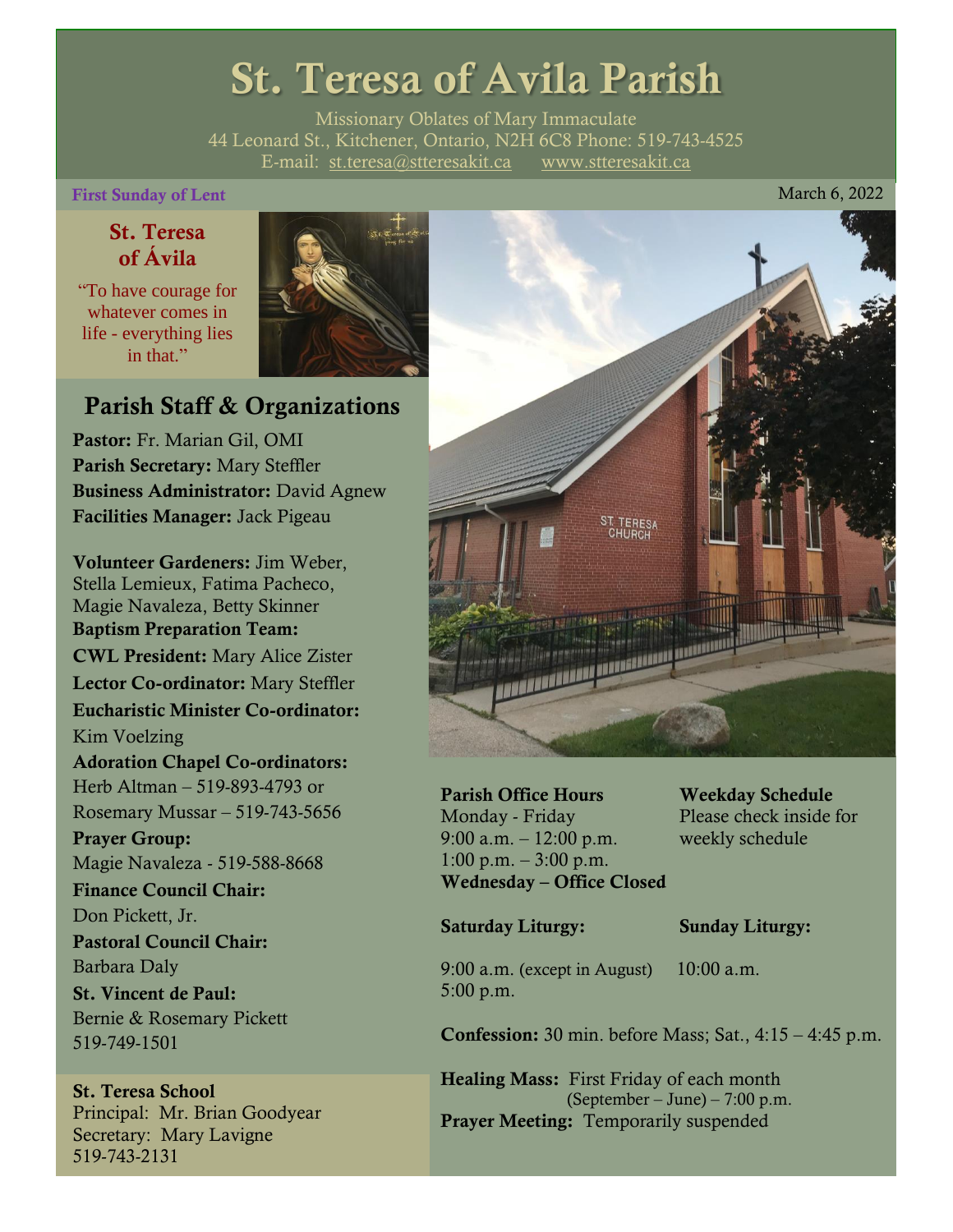### **First Sunday of Lent**

Traditionally on this First Sunday of Lent the Gospel (Luke 4:1-13) speaks of the temptations of Jesus in the desert. Jesus has just completed His forty days of preparation in the desert and He now faces one more test before He begins His mission. Jesus had three encounters with the Evil One. Rather than just seeing them as three consecutive temptations happening almost simultaneously at a particular moment, we should perhaps see them as three key areas where Jesus was tempted to compromise His mission during His public life. They were not just passing temptations of the moment but temptations with which He was beset all through His public life.

**The first temptation** (to change stones into bread) and **the third** (to jump from the top of the Temple) try to turn Jesus away from His role as the Servant-Messiah to become an eye-catching, self-serving superstar. "Follow me because I am the greatest." **The second temptation** (to worship the devil who can give power and wealth) tries to entice Jesus away from the true direction of all human living – the love and service of God and His creation. He is being lured from setting up a Kingdom of love and service to controlling an empire of minions. Finally, before we leave today's Gospel, let us not overlook its final sentence: "The devil left Him to return at the appointed time." The battle with evil was not over for Jesus. It will occur again and again at various stages in His life, right up to and especially at those last hours in the garden and on the Cross. For us, too, the battle against evil never stops.

**Why this season of Lent?** For those of us who are old enough to remember, Lent in the past was not, in some respects, a time we looked forward to. Fasting and abstinence, not to mention other forms of penance, were in force and it was a serious business. Easter was looked forward to with real anticipation. Our attitudes to Lent tended to be on the gloomy and negative side. Perhaps nowadays we have gone to the other extreme where Lent hardly means anything at all. **"You mean Lent has started already? Really, I had no idea!** Easter will be on top of us before we know where we are and I haven't bought a thing!" The Church provides Lent (six weeks) almost like an annual retreat, a time for deepening the understanding of our Christian faith, a time for reflection and renewal, a time to make a fresh start. If, in past years, we let it go by largely unnoticed, let this year be a little different. Let it be a second spring in our lives. Let it mean something in our discipleship with Christ.

"Christ has no body now, but yours. No hands, no feet on earth, but yours. Yours are the eyes through which Christ looks compassion into the world."

St. Teresa of Ávila

Diocese of Hamilton Prayer Calendar

March 7 – Rev. Patrick Ohl March 8 – Rev. Jerzy Tomon March 9 – Sisters of St. Joseph of Cluny  $(S.J.C.)$ March 10 – Rev. Francisco Sordo March 11 – Rev. David Perrin March 12 – Very Rev. Wojciech Kuzma March 13– Second Sunday of Lent

#### **Vocations**

#### **First Sunday of Lent March 6, 2022**

Jesus was led by the Holy Spirit into the desert for forty days of prayer and fasting. Are you open to being led by the Holy Spirit into the life-commitment God has prepared for you? If God is calling you to be a priest, religious or deacon, contact Bishop Wayne Lobsinger, Director of Vocations and Priestly Formation, Diocese of Hamilton – (905-528-7988)

[vocations@hamiltondiocese.com](mailto:vocations@hamiltondiocese.com)  <https://hamiltondiocese.com/vocations/>

# *Serra Prayer for Vocations*

O God, Who wills not the death of a sinner, but rather that he be converted and live, grant we beseech You, through the intercession of the Blessed Mary ever Virgin, Saint Joseph her spouse, Saint Junipero Serra, and all the saints, an increase of labourers for Your church, fellow labourers with Christ to spend and consume themselves for souls, through the same Jesus Christ, Your Son, Who lives and reigns with You in the unity of the Holy Spirit, One God forever and ever. Amen.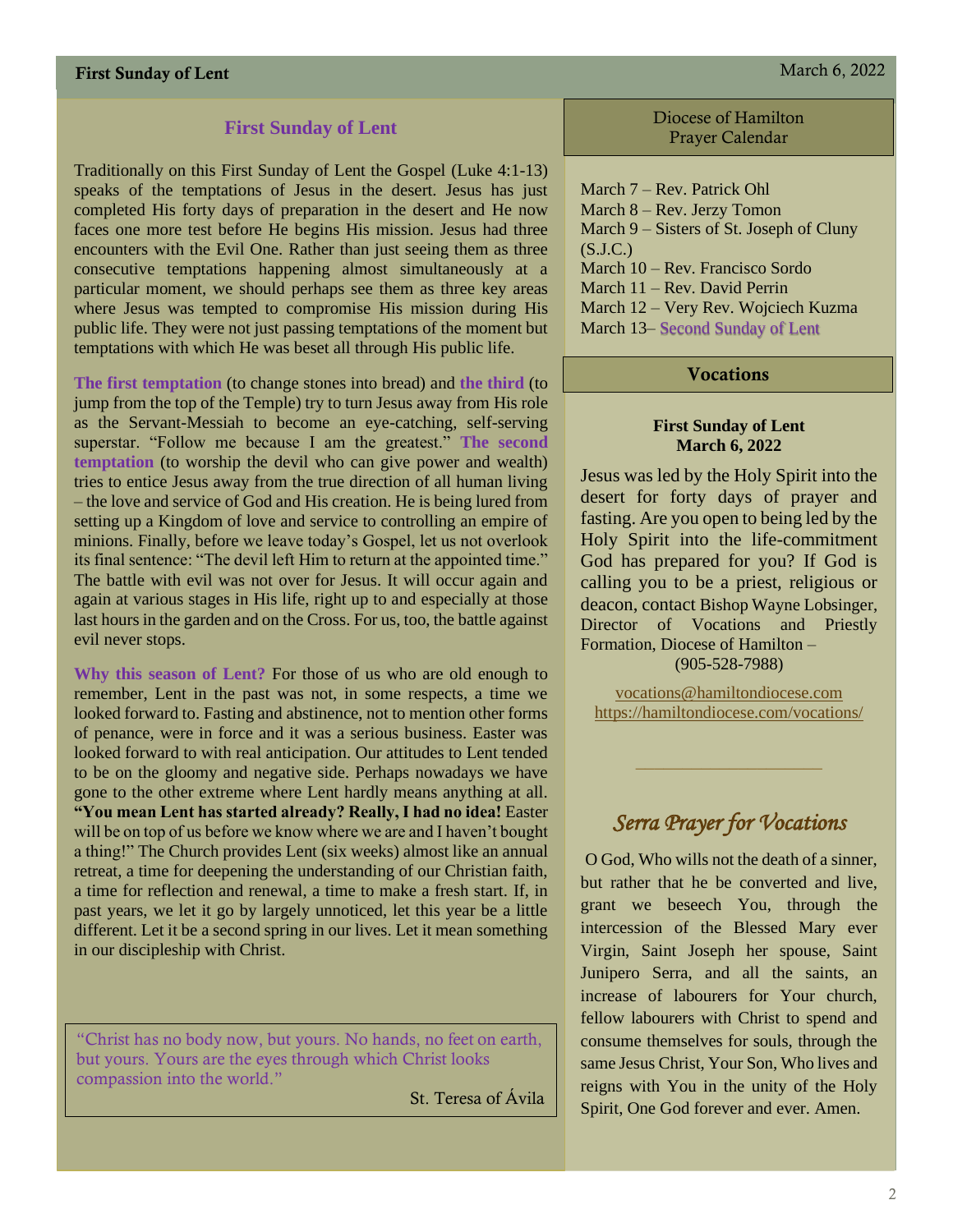#### **Preparing for Confirmation and First Communion & Reconciliation –** *Important Dates:*

#### **Confirmation –**

**March 9, 2022 at 7:00 p.m.** – Catechetical Session 4: *"Confirmed in the Spirit"* (parents & candidates)

#### **First Reconciliation and First Communion** –

**March 6, 2022 at 10:00 a.m.** *– Holy Mass – blessing of the Rosary and Medallions* (parents and candidates)

**March 10, 2022 at 7:00 p.m. - Catechetical Session 4:** *"We Prepare for reconciliation".* (parents & candidates)

**The Divine Mercy Chapel** – Adoration of the Most Blessed Sacrament has resumed in the Divine Mercy Chapel, **Monday to Friday, 9 a.m. to 8 p.m.** We look forward to our Adorers continuing with their hours. Please see the Chapel Guidelines as you enter the chapel. If you would like to sign up for an hour, please call the parish office at 519-743-4525.

**Mass Intentions for 2022** – The offering of Mass for the deceased, the sick, a personal intention, in thanksgiving, a special intention such as an anniversary, birthday, etc. is an act of deep faith and a most excellent way of remembering a loved one. Please call the parish office if you would like to request a Mass.

**Stations of the Cross –** We would like to invite all parishioners to join us during Lent for the Stations of the Cross on Fridays at 7:00 p.m. Parish Groups who would be willing to read the meditations during this devotion, are asked to please contact the parish office at 519-743-4525.

**Children's Choir** – Our parish is organizing a Children's Choir. Those who would like to join this group and develop their talents, are asked to please contact our parish office. The deadline for registration is June 30, 2022.

**Lectors/Ushers** – We are currently in need of more volunteers to Lector and/or Usher at the Saturday Vigil and Sunday Masses. If you would be willing to serve in either capacity, please call the parish office. Thank you.

#### **Mass Intentions March 7, 2022 – March 13, 2022**

Tuesday, March 8, 2022 – **7:00 p.m. Living and deceased members of the CWL -** *CWL*

Wednesday, March 9, 2022 – **8:30 a.m. + Mr. and Mrs. William Hoffarth –** *Ann Snyder & Family*

Thursday, March 10, 2022 – **8:30 a.m. + Katharina Bortscher –** *Bill & Mary Alice Zister*

Friday, March 11, 2022 – **8:30 a.m. + Lennie & + Charlie Hoffarth –** *Ann Snyder & Family* **7:00 p.m.** – *Stations of the Cross*

Saturday, March 12, 2022 – **9:00 a.m.** – **+ Robert Sexton –** *Lisa Maenpaa* **5:00 p.m.** – **+ Deceased members of the Beaupre Family** – *Pat & Dan Weiler & Family*

Sunday, March 13, 2022 – **10:00 a.m.** – **Second Sunday of Lent** –Year C – **Parishioners of St. Teresa Parish** 

#### Live-streaming on Zoom

The **10 a.m. Sunday Mass** will be live-streamed. To join Father, click on the following link: <https://zoom.us/j/5887658626> Password: 274733

#### Daily Readings:

Lectors may find daily readings at this link: [https://readings.livingwithchrist.ca](https://readings.livingwithchrist.ca/)

First Friday – March 4, 2022 Adoration, Mass, Stations of the Cross Adoration begins at 6 p.m. Confession will be available Mass at 7 p.m. Stations of the Cross at 7:35 p.m.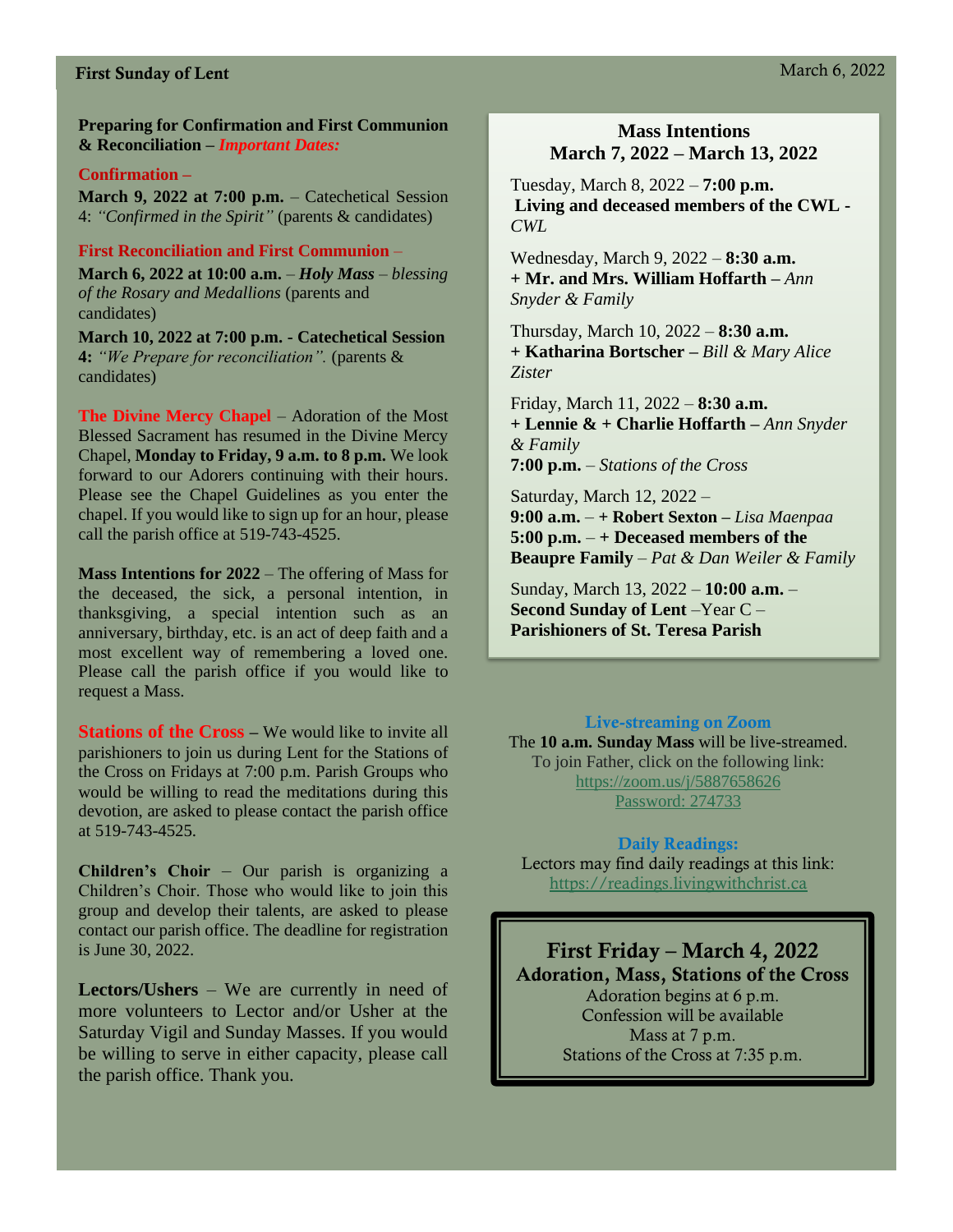# **Stewardship Report**

It is a wonderful blessing to be able to gather, as a parish community, in the church. We would ask you to continue to keep our parish in your prayers and prayerfully consider continuing your donations.

We have several ways to support our parish –

#### **Pre-Authorized Giving**

A digital copy of the form may be found on our parish website. Simply print the form and complete it. For those unable to print the digital copy, please contact the Parish Office. Completed forms can be returned to the Parish Office via the slot in the Parish Office door or can be mailed to: St Teresa of Avila Parish, 44 Leonard St., Kitchener, ON N2H 6C8

#### **E-Transfer**

To donate through E-Transfer, please use the following email account:

stteresakitchener@hamiltondiocese.com

#### **CanadaHelps**

To support our parish via **credit card** or **PayPal** please visit **canadahelps.org** You can access our parish directly by following this link:

**[https://www.canadahelps.org/en/charities/1191104](https://www.canadahelps.org/en/charities/119110450RR0053-st-teresas-parish/) [50RR0053-st-teresas-parish/](https://www.canadahelps.org/en/charities/119110450RR0053-st-teresas-parish/)**

Please note that donations made through the CanadaHelps website, will receive a tax receipt directly from CanadaHelps, via email.

If you are attending Mass, donations may be placed in the collection basket as you leave Mass; or during the Offertory, when it is taken up, at the usual time.

Gifts may also be sent directly to our parish through the mail: **St. Teresa of Avila Parish, 44 Leonard St., Kitchener, ON N2H 6C8** or you may drop off **cash or cheque,** securely, at the Parish Office, through the mail slot in the wooden door, behind the white storm door. Please be sure to include your name, address and phone number or use your donation envelope.

**Continuing support of our parish is an act of generosity and faith. We are very grateful for any contributions you may be able to make at this time.**

#### **Stewardship Report February 27, 2022**

|                                  |                | \$1626.00 |
|----------------------------------|----------------|-----------|
|                                  | S              | 61.60     |
| Building and Maintenance         | S              | 233.00    |
| Initial Offering                 | $\mathcal{S}$  | 55.00     |
| Seminary Education               | $\mathbb{S}^-$ | 15.00     |
| Mary, Mother of God              | \$             | 15.00     |
| Needs of the Church in Holy Land |                |           |
| (Good Friday)                    | \$             | 5.00      |
| Pope's Pastoral Works            | $\mathcal{S}$  | 5.00      |
|                                  | S              | 5.00      |
|                                  | S              | 5.00      |
| Votive Candles                   | ፍ              | 143.10    |



Mar. 4 - Basilica of Our Lady, Guelph Mar. 11 - Our Lady of Lourdes Church, Waterloo Mar. 18 - Blessed Sacrament Church, Kitchener Mar. 25 - St. Teresa Church, Kitchener Apr. 1 - St. Mary Church, Kitchener Apr. 8 - St. John Church, Kitchener



**Lenten Concert – March 25, 2022** – Mark your calendar! John B. Miller (musician who played over Christmas) will be here with other musicians to present a Lenten Concert.

The evening will begin at 7:00 p.m. with Stations of the Cross, followed by a Lenten-themed concert. A \$10 cash donation is appreciated. Contact us at

[www.johnbmiller.ca](http://www.johnbmiller.ca/) facebook.com/johnbmillerandfriends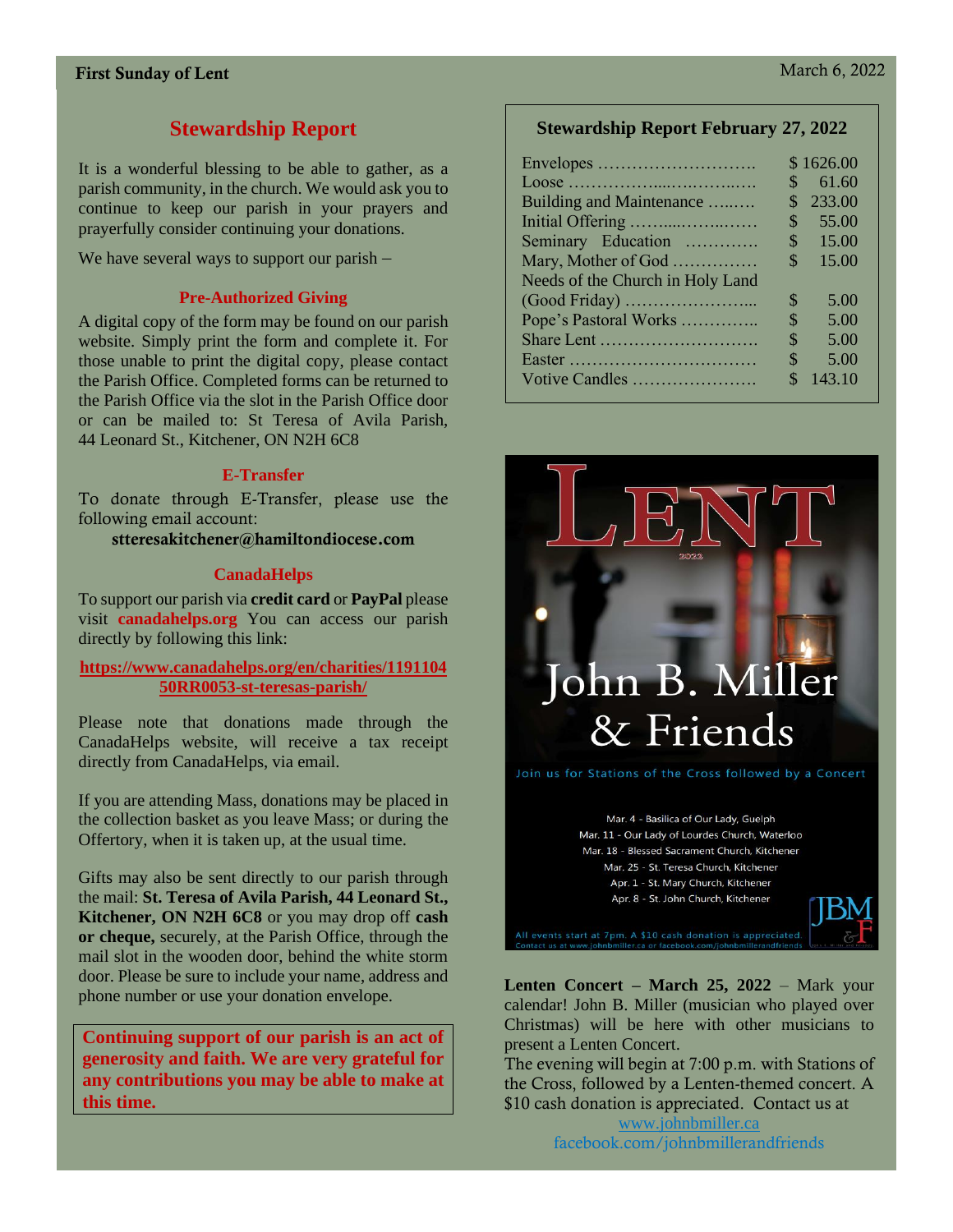# Coffee Sunday – March 13, 2022 Presentation of 2021 Financial Report

Please join us following the 10:00 a.m. Mass on Sunday, March 13, 2022 for Coffee Sunday in the Parish Hall. The Financial Report for 2021 will be presented at the Saturday Vigil Mass on March 12, 2022 and Sunday, March 13, 2022 at the 10 a.m. Mass. We hope to see you here!



**CWL -** Reminder to our members that membership dues of \$25.00 for 2022 are due. We have received dues from more than 1/2 of our members but hope that

we can receive the remainder soon. Please place your membership in an envelope with your name and CWL membership written on it and place it in the collection basket.



**Ukraine Humanitarian Crisis** - Parishioners wishing to make a donation to the Ukraine Humanitarian Crisis can do so online through Development & Peace at: [https://www.devp.org/en/wp\\_press\\_release/solidarity](https://www.devp.org/en/wp_press_release/solidarity-prayers-and-support-for-ukraine-development-and-peace-joins-relief-efforts/) [-prayers-and-support-for-ukraine-development-and](https://www.devp.org/en/wp_press_release/solidarity-prayers-and-support-for-ukraine-development-and-peace-joins-relief-efforts/)[peace-joins-relief-efforts/](https://www.devp.org/en/wp_press_release/solidarity-prayers-and-support-for-ukraine-development-and-peace-joins-relief-efforts/)

# or by calling 1-888-664-3387

A reminder to please be careful of texts or e-mails seeking donations to support Ukraine. If anyone wishes to make a donation it is better to do so through a reputable agency. **Do not click** on any links from unsolicited emails or texts. Make sure you are on the organization's secure website before sharing your financial information!

**Evenings with His Excellency, Bishop Lobsinger –** Join Auxiliary Bishop, Wayne Lobsinger, for *Evenings with His Excellency*, an opportunity to learn more and ask questions about our Catholic Faith. You may attend online or in person at Canadian Martyrs Parish, Hamilton, on the  $2<sup>nd</sup>$  Friday of every month from 7:00 to 8:30 p.m. For more information, visit: [https://www.canadianmartyrshamilton.com/upcomin](https://www.canadianmartyrshamilton.com/upcoming/2021/9/10/evenings-with-his-excellency) [g/2021/9/10/evenings-with-his-excellency.](https://www.canadianmartyrshamilton.com/upcoming/2021/9/10/evenings-with-his-excellency)

**Grief Relief - Has someone you cared about died? Are you grieving the loss of the person's presence in your life?** Are you looking for relief from the feelings associated with the loss of this loved one? Are you wondering if your feelings are normal? You are not alone! The Diocese of Hamilton will be offering an online grief program beginning in April. [https://hamiltondiocese.com/offices/family-](https://hamiltondiocese.com/offices/family-ministry/grief-support)

[ministry/grief-support,](https://hamiltondiocese.com/offices/family-ministry/grief-support) for more information; or call Teresa at 905-528-7988 ext. 2250.

**3 Keys to Creating Your CatholicHOM (Household on Mission)** is the third talk in our **Hamilton Diocesan Speaker Series** - What does it take to create a happy, holy family life? Is that even possible these days? It is! Join us for a dynamic discussion of the three things every Catholic family can do to relate more lovingly, connect more meaningfully, and care for each other and the world more deeply. Discover simple, practical ways you can create a more joyful, peaceful family life, encounter Christ more meaningfully at home, and experience your faith as the source of warmth in your home. Join us on Tuesday, March 22nd from 7-8:30 p.m. as we welcome Dr. Greg and Lisa Popcak, creators of CatholicHOM (CatholicHOM.com) a dynamic online community, directors of CatholicCounselors.com, founders of The Peyton Institute for Domestic Church Life, as well as authors of over 20 popular books integrating the timeless wisdom of our Catholic faith with contemporary research in counseling psychology. Visit: [https://amorislaetitia.hamiltondiocese.com](https://amorislaetitia.hamiltondiocese.com/) for more information on the series and to register. Contact Teresa Hartnett at [thartnett@hamiltondiocese.com](mailto:thartnett@hamiltondiocese.com) or 905-528-7988 ext. 2250 for more information.

**Marriage Support -** Is your marriage experiencing more trouble than joy, feeling stagnant or disconnected and/or causing you worries? The solution is Retrouvaille - a program for married couples facing difficult challenges in their relationship. Retrouvaille has one purpose: to help couples restore their marriage and rebuild a loving relationship. This is a practical program, where sharing is not required except between the couple themselves, designed to improve communication, build stronger marriages, and help couples reconnect. It also works well for couples who may be considering separation or divorce. The next Retrouvaille weekend begins March 13, 2022. For more information call 905-664-5212 or email [teamrecine@gmail.com.](mailto:teamrecine@gmail.com)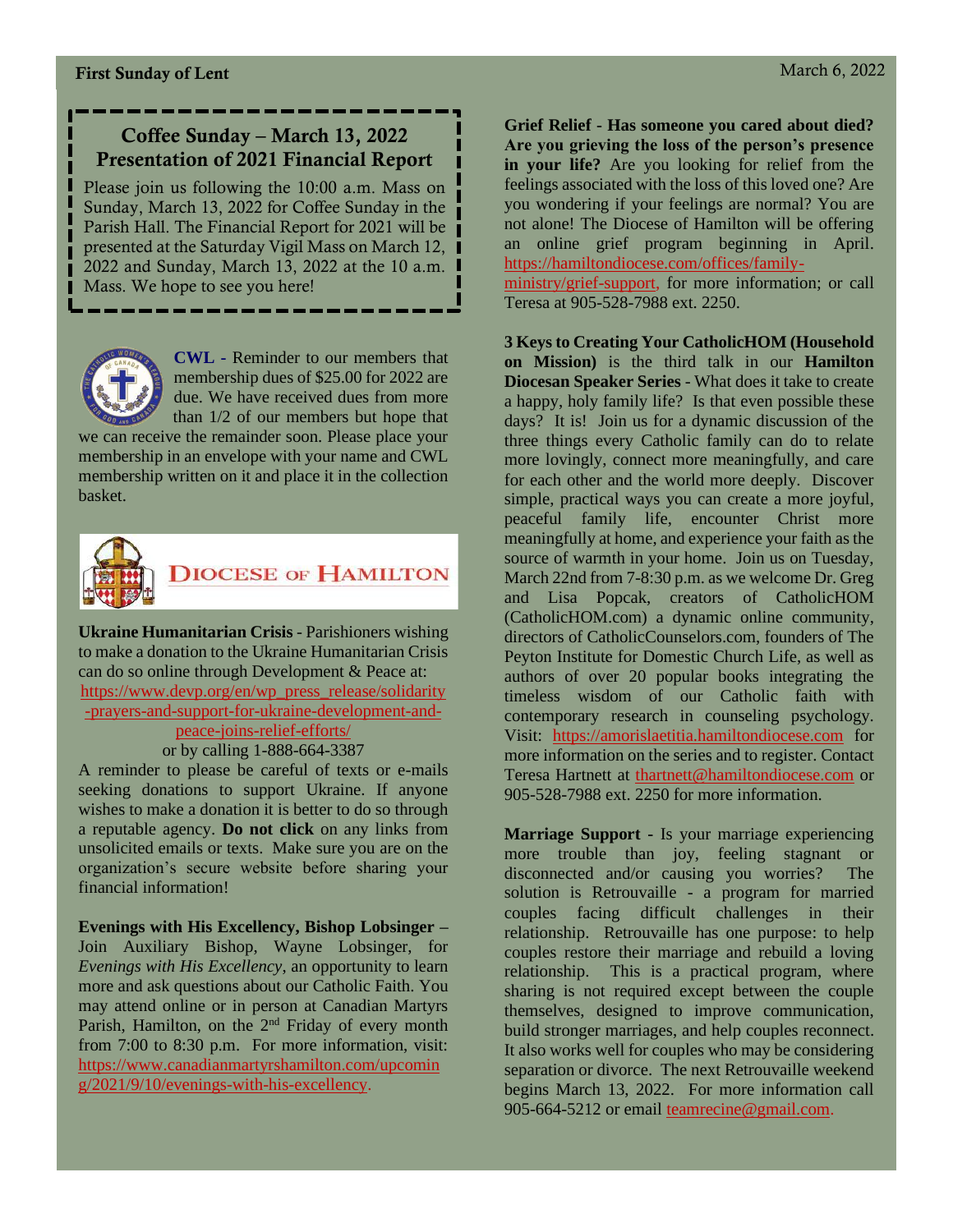# **Feed Your Soul with Prayer this BEST LENT EVER!**

Nothing will transform your life so completely, absolutely, and forever like really learning how to pray. That's why this year's BEST LENT EVER journeys through Matthew Kelly's latest book, I Heard God Laugh: A Practical Guide to Life's Essential Daily Habit.

Beginning on Ash Wednesday and continuing through all forty days of Lent, you will receive a daily email with a short video to help you reconnect with yourself and your God.

If you choose to throw yourself into this experience, we promise you that you will be surprised by what God can do in your life with just an email, a short video and an open heart. So this year, don't just sign up for BEST LENT EVER, have your best Lent ever! **Sign Up:** [www.dynamiccatholic.com/lent](http://www.dynamiccatholic.com/lent)



**Resources for Lent: [https://www.loyolapress.com/catholic-resources/liturgical](https://www.loyolapress.com/catholic-resources/liturgical-year/lent/living-lent-daily/)[year/lent/living-lent-daily/](https://www.loyolapress.com/catholic-resources/liturgical-year/lent/living-lent-daily/)**

# **8 Ways to Pray During Lent**

What do we do when we're facing an upcoming big event, celebration, or special occasion in our lives? We prepare for it. Holy Week and Easter are "big events" in the liturgical year of the Church and in the spiritual life of a Christian. So, as Christians, we prepare spiritually for these through the forty days of Lent. [https://www.loyolapress.com/catholic-resources/liturgical-year/lent/perspectives-on-lent/articles/lent-40](https://www.loyolapress.com/catholic-resources/liturgical-year/lent/perspectives-on-lent/articles/lent-40-days-or-more/) [days-or-more/](https://www.loyolapress.com/catholic-resources/liturgical-year/lent/perspectives-on-lent/articles/lent-40-days-or-more/)

This means that, during Lent, we rededicate ourselves to prayer. There are as many ways to pray as there are prayers in this world, but a few prayer methods can help us in particular to spiritually prepare ourselves during Lent: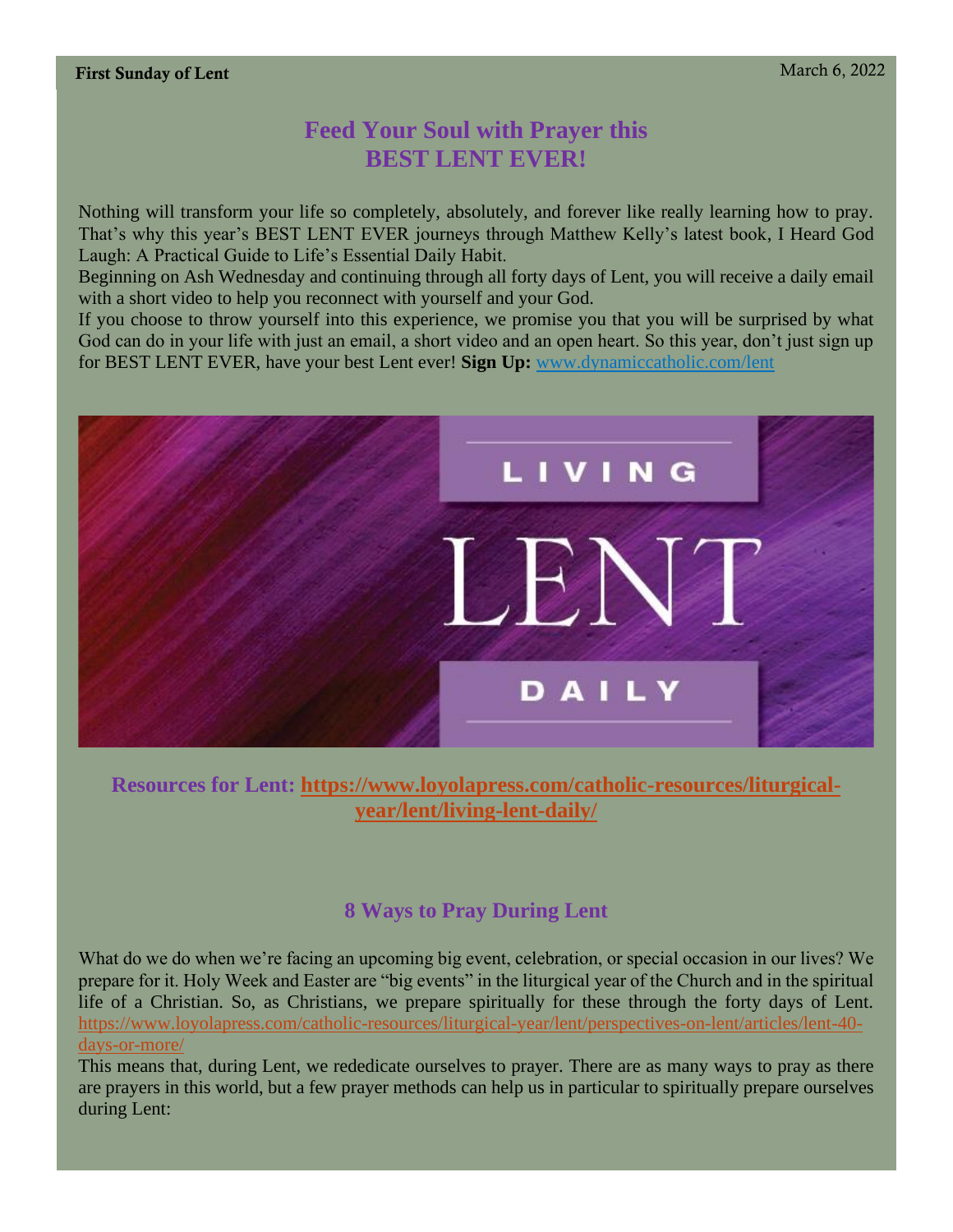

#### **1. Make your abstinence a prayer-in-action.**

As Catholics we are called to give up something for Lent. Chocolate, coffee, that extra helping of dinner, one less hour of video games or watching DVDs—whatever it is, you can make what you're giving up for Lent a prayer as well: a prayer-in-action. Whenever you encounter the thing you are abstaining from or the time of day that you would normally enjoy it, take a moment to say a prayer in recognition of your wholeness in God even without the thing you have given up. Thank God for the freedom to be wholly yourself without this and, at the same time, acknowledge the gift of its existence in the world.

#### **2. Renew yourself through personal reflective prayer.**

Lent is a time of spiritual renewal. One easy step you can take is to use the many free online resources to jump-start or reinvigorate your prayer life. A few such resources are Loyola Press's popular 3-Minute Retreats and Seven Last Words of

Christ guided meditation [\(https://www.loyolapress.com/3-minute-retreats-daily-online-prayer/](https://www.loyolapress.com/3-minute-retreats-daily-online-prayer/) ), or try the prayer reflections offered by the Irish Jesuit site Sacred Space. If you're seeking more traditional support for your personal reflective prayer, consider a book specially designed to nourish you during Lent, such as Praying Lent.



#### **3. Pray the Stations of the Cross.**

One of the most common traditions of Lent is to pray the Stations of the Cross. This prayer helps us reflect on the passion and death of Christ in preparation for Good Friday observance and the Easter celebration. We would like to invite all parishioners to join us during Lent for the Stations of the Cross on Fridays at 7:00 p.m. Parish Groups who would be willing to read the meditations during this devotion, are asked to please contact the parish office at 519-743-4525.

#### **4. Meditate on Holy Scripture with Lectio Divina.**

Perhaps the oldest method of scriptural prayer known to Christians is lectio divina or "holy reading." This method of prayer is characterized by the slow reading and consideration of a text from Scripture, with repetition and meditation on key words or phrases. Lectio divina is rooted in the belief that the scriptural word speaks in the human heart as the word of God and can reveal the thoughts of our hearts in response to God. In this way, lectio divina leads to a deeper communion with the Divine.